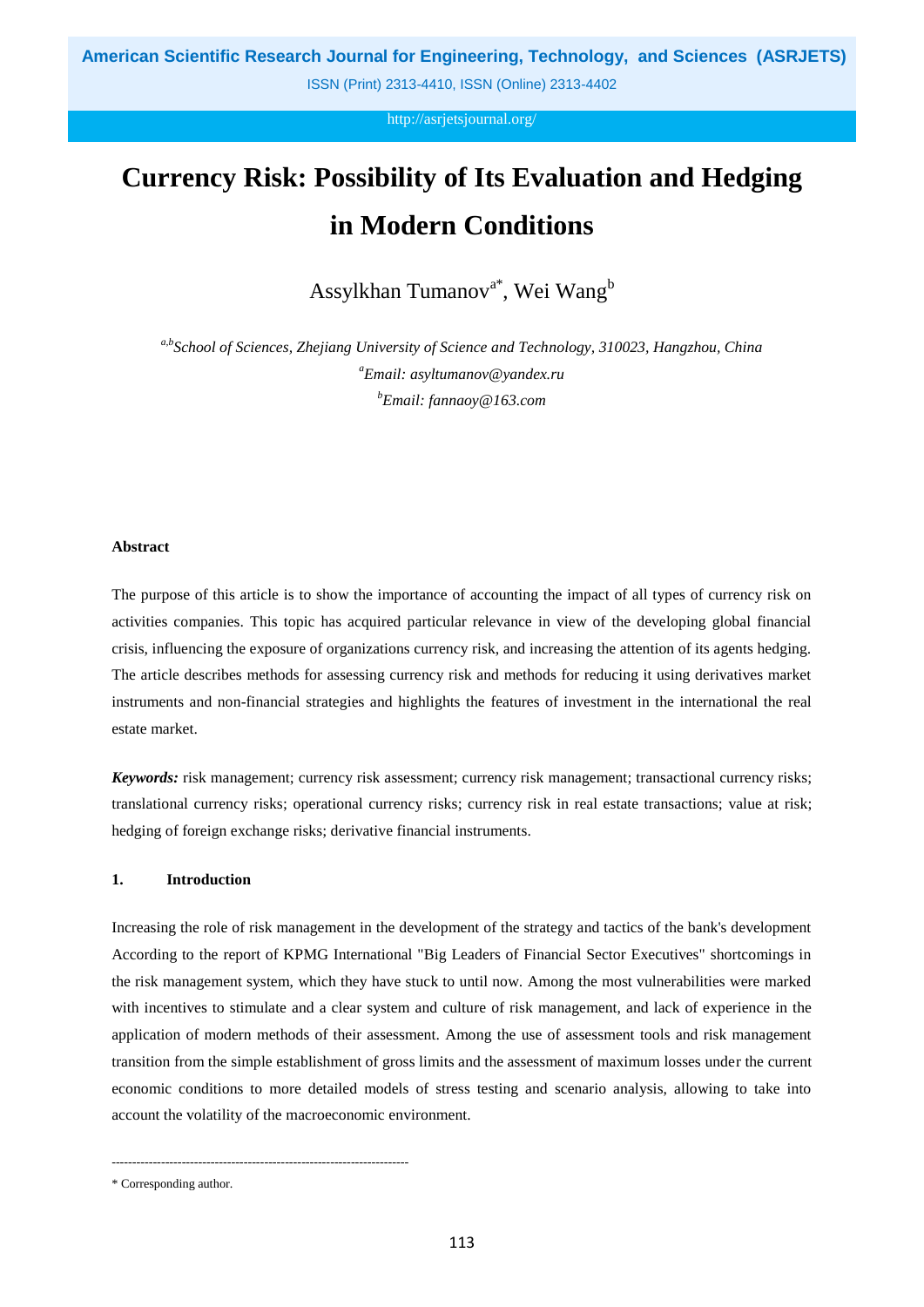At the same time, the majority of the respondents agreed that it is preferable at the moment to increase investment in human capital, that is, training and attracting employees with extensive experience in the field of risk management. The unfavorable conjuncture of world financial markets and the unpreparedness of most organizations to implement negative scenarios, as well as the lack of well-developed rapid response measures increase the role of experts in the field risk assessment and management, from whose decisions in not only strategy depends a lot, but also tactics business development, and the possibility of its further functioning.

In modern conditions, the importance of assessing almost all types of risks has increased. The financial crisis affecting banks and other organizations around the world has led to a decline in the availability of credit. It is becoming more and more difficult to obtain new and roll over old loans due to the increased credit risks of borrowers and risks of liquidity of lenders. In order to receive sufficient income to continue their activities, banks strive to retain and attract bona fide customers, but a special Along with the above, attention is paid to market risks, the parameters of which are most unstable today.

#### **Currency risk as one of the types of market risks and its assessment**

# **Market risks include:**

- interest rate risk;
- currency risk;
- stock risk;
- derivatives market risk.

Currency risk is the risk of losses due to unfavorable changes in exchange rates for an economic agent. It is associated primarily with globalization in the world economy. Most of the economic entities are directly or indirectly exposed to the influence of foreign exchange risks. First of all, exporters, importers, as well as financial institutions depend on fluctuations in exchange rates.

Changes in exchange rates affect both current and future cash flows, as well as the profitability, competitiveness and value of companies. The impact of exchange rates on the activities of organizations depends, on the one hand, on the structure of foreign exchange flows and the company's competitive position in the market, and on the other, on the hedging methods used.

# **There are four main types of currency risks:**

- 1. Translational (calculated, balance sheet, accounting) currency risk;
- 2. Transactional (contractual) currency risk;
- 3. Operational foreign exchange risk;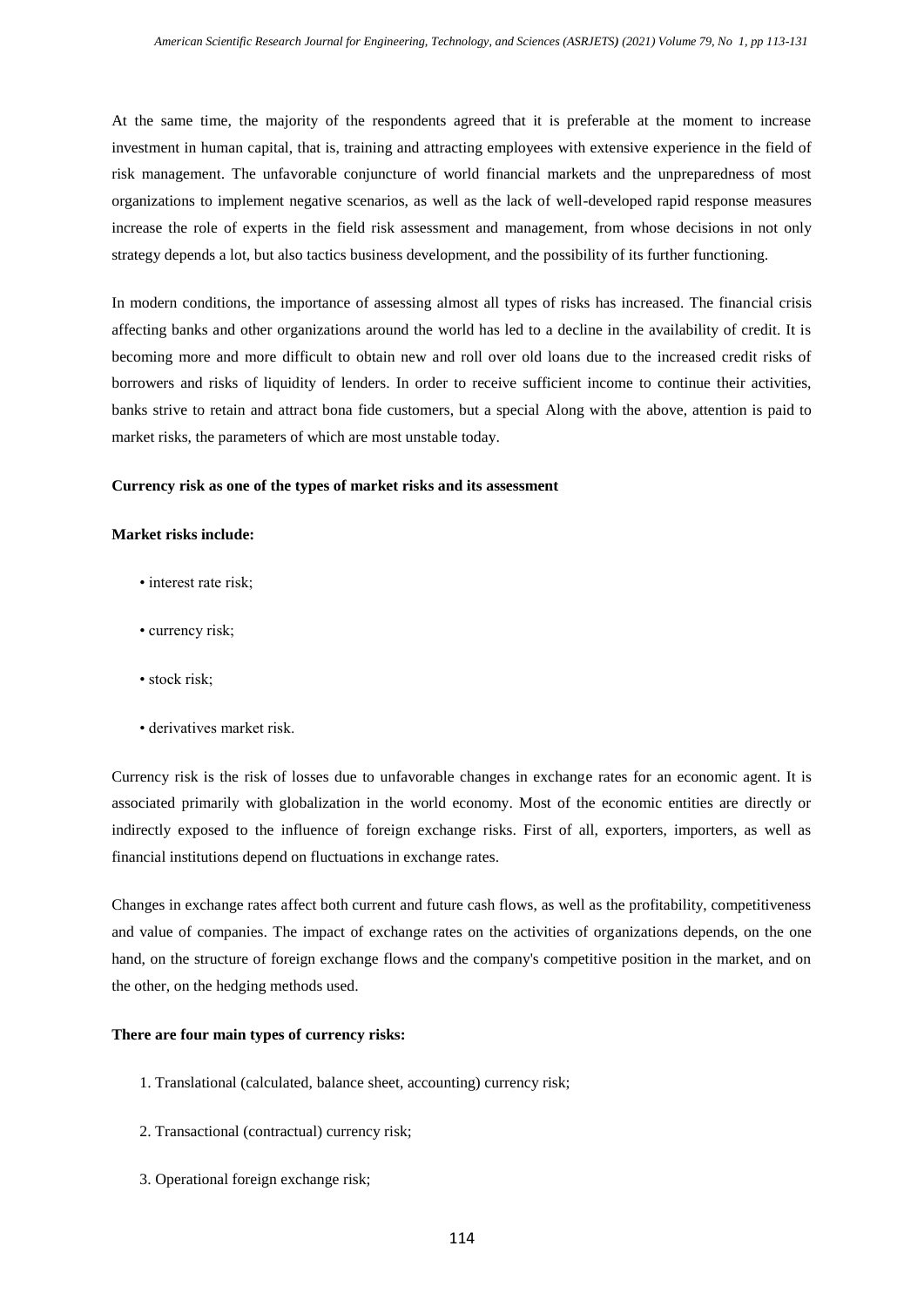# 4. Hidden currency risks.

# translational currency risk

Translational currency risk reflects the mismatch between assets and liabilities of an organization denominated in currencies of different countries. A typical example is the situation when a Russian company has long-term foreign currency loans (or issues Eurobonds). As a result, even with a short-term growth in the foreign exchange rate, a significant balance sheet increase in the credit burden is observed, which makes the company less attractive to investors. Also, companies with subsidiaries in other countries face translation risk when the net assets of the divisions are not balanced by liabilities. If there are foreign assets in the company's consolidated balance sheet significant fluctuations in the value of these assets are possible, while there may be no real change in cash flow.

# transactional foreign exchange risk

Transactional foreign exchange risk reflects the likelihood of foreign exchange losses on specific transactions (transactions) due to unexpected changes in the foreign exchange rate. It arises from the uncertainty of the value in the national currency of a foreign exchange transaction in the future. Transactional currency risk arises during export-import transactions, lending transactions, ie, when receivables or payables in foreign currency arise, if the debt itself appears before the exchange rate changes, and payment must be made in the period after it. Transactional currency risks have a direct impact on the cash flows of corporations, and as a result, they must be regularly forecast and hedged.

# operational foreign exchange risk

Operational foreign exchange risk reflects the likelihood of loss of competitiveness, decrease in revenue due to unexpected changes in the foreign exchange rate.

Operational foreign exchange risk affects a company's position in the market, its competitiveness and, unlike contractual foreign exchange risk, is most often subjective and probabilistic in nature.

# **The main factors determining the magnitude of this risk are**:

- type of activity of the company;
- industry affiliation;
- elasticity of demand for the firm's product;
- the degree of dependence on imported resources;
- method of pricing.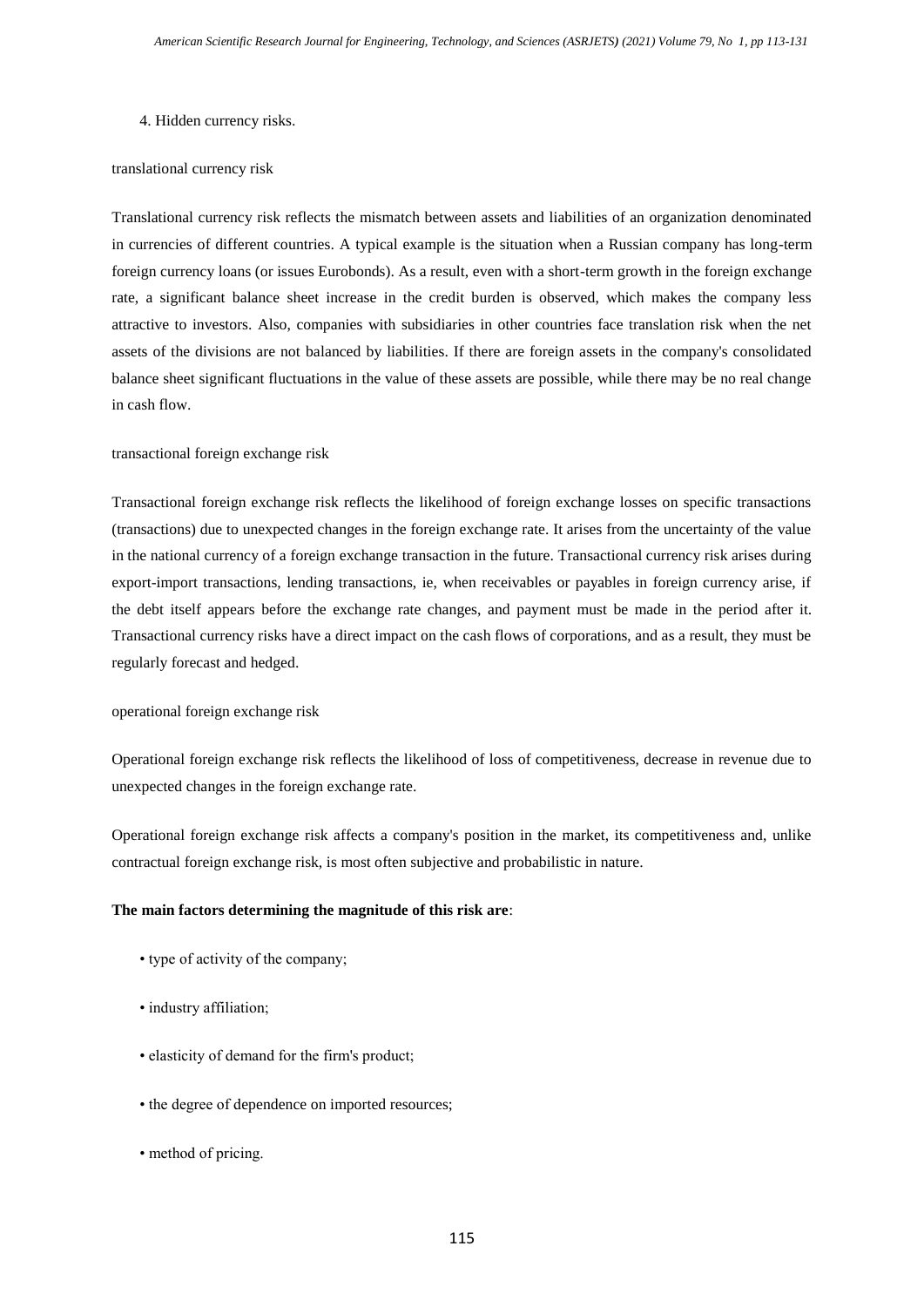#### hidden currency risks

There are translational, transactional and operational foreign exchange risks that, at first glance, are not obvious. For example, a supplier in the domestic market may use imported resources, and the company using the services of such a supplier is indirectly exposed to operational risk, since the increase in the cost of the supplier's costs as a result of the depreciation of the national currency would force this supplier to increase prices.

Latent operational and / or translation risks may also arise if a foreign subsidiary is exposed to its own risks.

Changes in foreign exchange rates in the long term do not simply lead to excess profits or losses on individual transactions (transactional risks). As a result of the realization of currency risks, the assessment of the company by third-party investors changes (translation risks), the competitiveness of companies or their individual foreign branches changes (operational risks). As a consequence, the consequence of the realization of currency risks is the realization of strategic risks. Assessment and management of foreign exchange risks is a non-trivial and important task for most large enterprises.

One of the most popular methods of market risk management is the calculation of the maximum loss ratio during a given period at a given level of probability **Value-at-Risk (VAR).** This method, which is the basis of the methodologies for assessing the exposure of organizations to market risk, used by regulators to determine the adequacy of their capital, began to be used when building their own risk management systems in banks.

Many shortcomings of the basic VAR model can be eliminated by including such methods as scenario analysis, stress testing or exclusion of assumptions about the normal distribution of instrument returns and the density of losses distribution into the model. The calculation of average losses outside the VAR also provides additional information about the risks assumed. This indicator is called expected losses

**(Expected Shortfall - ES)** and can be used to determine the amount of reserves required to insure a portfolio against losses exceeding VAR. The calculation of the indicator is quite simple: the size of the reserve is equal to the difference between the amount of expected losses exceeding VAR and VAR.

According to the requirements of regulators, for example, the Basel requirements for calculating market risk, the confidence interval used in models based on VAR should be 99%. This means that with a 99% probability the losses will not exceed a certain value in a given period. At the same time, if the magnitude of losses, which is probable only in 1% of cases, increases, VAR does not change, while ES increases and this should warn risk managers about impending changes. However, if VAR models are amenable to back testing, that is, to check the adequacy of the model against historical data, then ES are not a regularity, but rather an exception to the rule. These events are difficult to predict, since their realizations are quite rare, therefore their testing is difficult and requires expert judgment. Wong [12] suggested using the saddle point method to overcome this problem, but this process is quite laborious.

An important task in managing the risks of a bank is the need to forecast the worst-case scenario for the development of events. Identification of key factors affecting the increase in bank losses and their consideration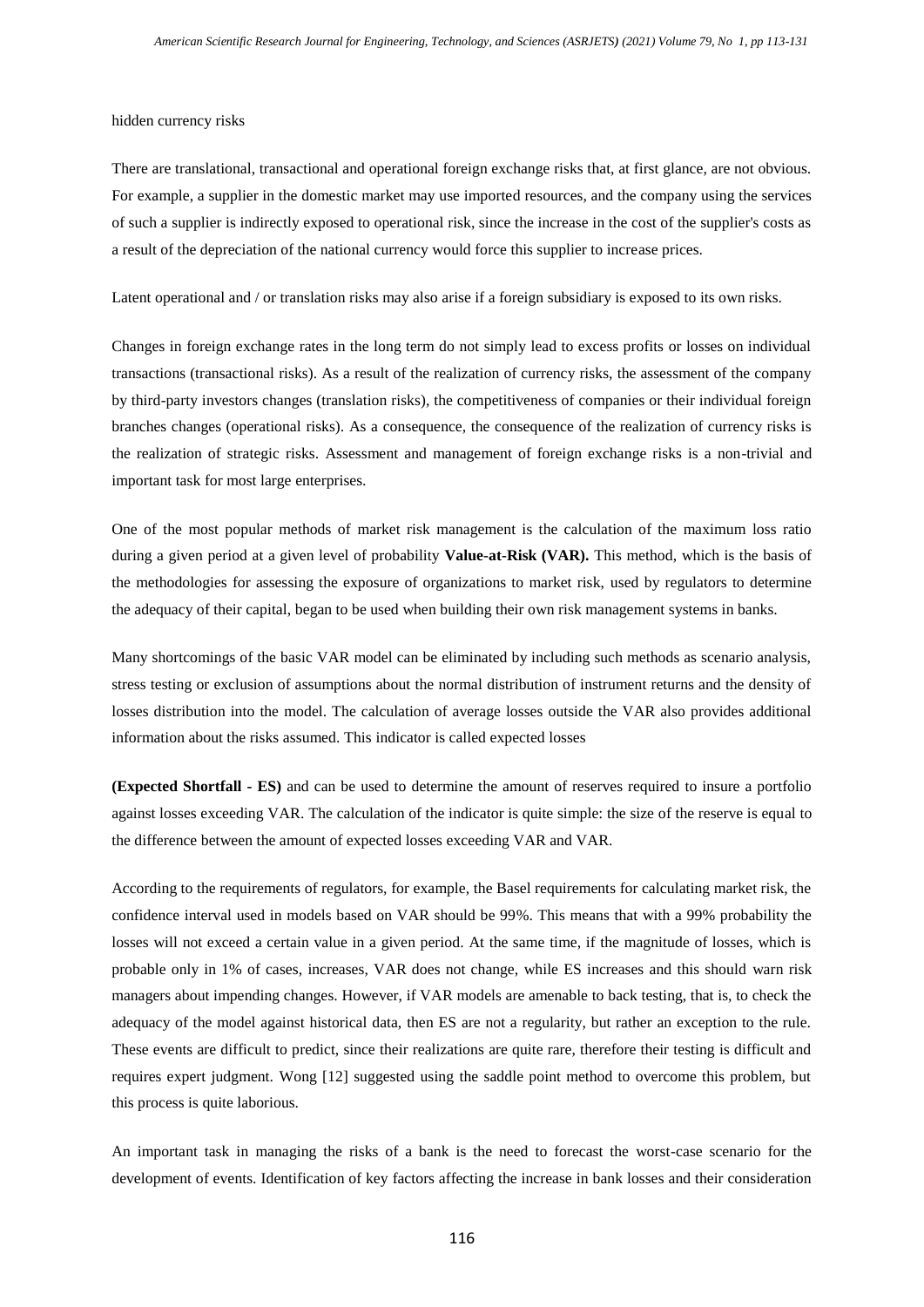when developing scenarios allows timely implementation of preventive measures to minimize losses and have additional reserves to cover them

# **Advantages and Disadvantages of Value-at-Risk model** Table 1.

#### **Table 1**

# **VAR advantages VAR disadvantages** Possibility of risk aggregation *Increased conservatism under stable economic conditions* (since it does not take (reduction of risks into one indicator) into account the correlation of asset returns) and overestimation of the minimum and, consequently, ease of presentation required capital. of information about risk. The impossibility of using VAR during a crisis, since it is based on historical

Ability to calculate capital sufficient to data for a certain period (the use of exponential smoothing allows a faster cover losses caused by these risk reaction to shock changes). factors.

Better risk control compared to earlier models. The existence of evidence that VAR "works" is no better than simpler volatility

techniques. Possibility of taking into

account the scenario approach and the The impossibility of miscalculation by regulators of situations when, with "fat tails" effect in the model (but not significant systemic risks, the emergence of large losses is most likely for for the basic VAR model). several banks at once.

> The impossibility of accounting for all risk factors for the global trading portfolios of large banks.

> High complexity of the models when taking into account the real characteristics of instruments (rejection of the premise of a normal distribution of returns, symmetry of distribution, linearity of the structure of payments).

> The same interpretation of the results, regardless of the magnitude of the possible

losses outside the confidence interval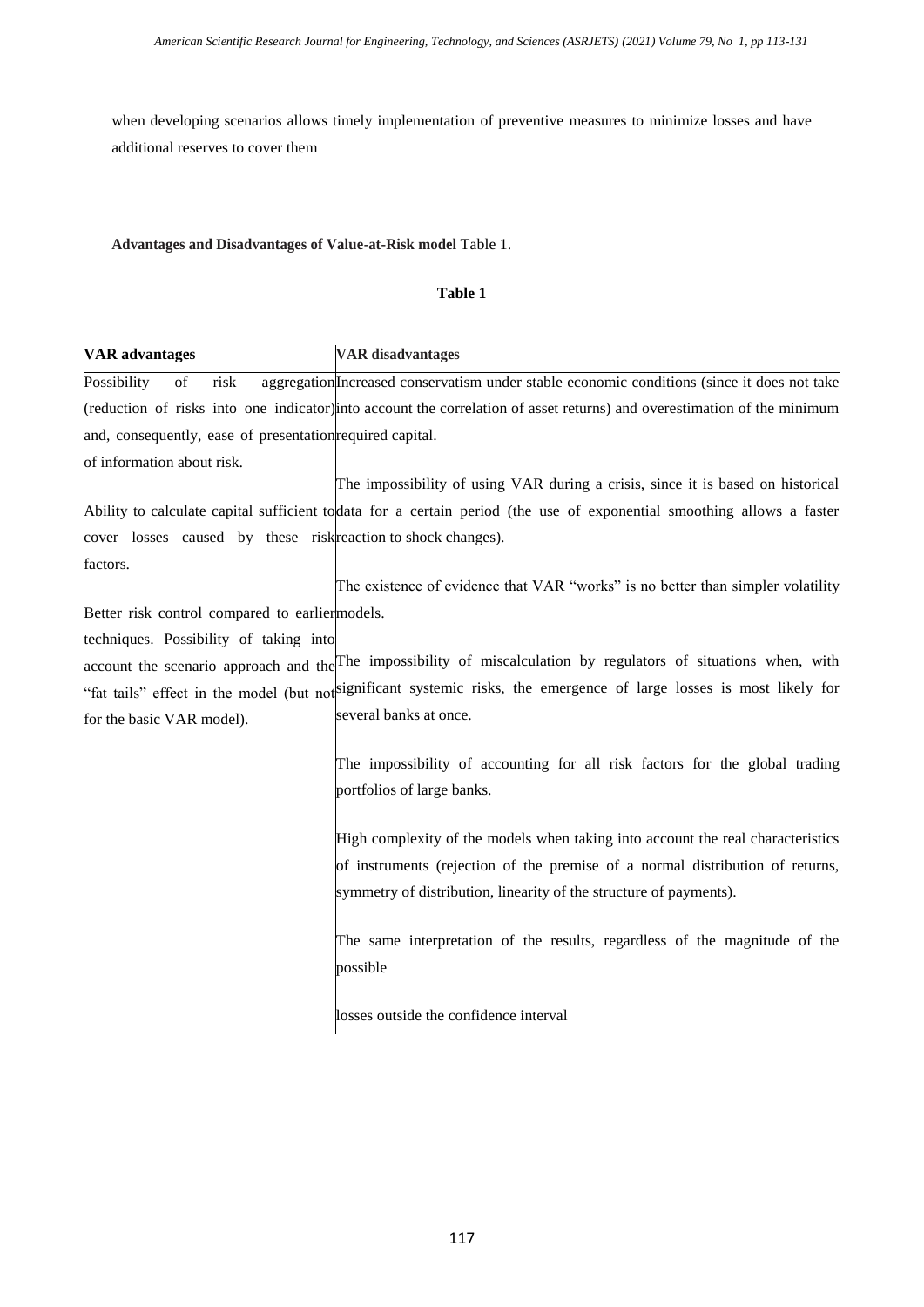However, the worst is often associated with what has already been experienced and does not lend itself to regulation, while unforeseen losses can be much greater.

Risk assessment methods based on VAR calculation are usually very short-term (from 1 day to several weeks) and assume that tomorrow's situation is more or less similar to what is happening at the moment. Since there were no crisis phenomena in the housing market in previous years, the forecasts did not take this into account.

VAR did not change, while losses outside the confidence interval increased significantly and became more and more probable. The same operations were carried out with an ever-increasing VAR, which should have alerted managers. Experienced specialists in the field of risk management, not only mathematical models, are able to mitigate the negative consequences of the crisis. However, certain signals available when VAR and ES are applied simultaneously help to respond in time to changing business conditions.

#### **Table 2**

Expected quarterly office returns (%)

| City         | Period <sub>1</sub> |         | Period <sub>2</sub> |         | Period 3 |         | Period 4 |          | Period 5 |      |
|--------------|---------------------|---------|---------------------|---------|----------|---------|----------|----------|----------|------|
|              | (u)                 | (a)     | (u)                 | (a)     | (u)      | (a)     | (u)      | (a)      | (u)      | (a)  |
| Hong Kong    |                     | 242 242 | 3.83                | 3.96    | 126      | 124     | $-3.34$  | $-330$   | 2.80     | 2.80 |
| Singapore    | 228                 | 2.70    | 334                 | 8.00    | 143      | 0.87    | $-212$   | $-3.63$  | 2.61     | 2.88 |
| Kuala Lumpur | 1.38                | 0.98    | 3.58                | 3.73    | 0.40     | $-1.74$ | $-2.64$  | $-9.06$  | 0.35     | 0.64 |
| Tokyo        | 0.69                | 1.00    | 0.44                | 2.09    | 0.89     | 0.51    | $-0.60$  | $-100$   | 139      | 123  |
| Melbourne    | 0.70                | 0.33    | 034                 | 0.06    | 0.98     | 0.93    | $-2.66$  | $-0.18$  | 2.20     | 102  |
| Makati       | 279                 | 1.72    | 6.11                | 1.29    | 0.16     | $-225$  | 0.17     | $-5.49$  | 0.16     | 0.00 |
| akarta       | 358                 | 0.07    | 3.11                | $-5.28$ | 394      | $-243$  | 1226     | $-25.19$ | 1.17     | 121  |

Note:

(u)-Currency-unadjusted (Foreign currency-denominated) returns.

(a)-Currency-adjusted (USD-denominated) returns.

#### **comparison of return on investment in office real estate with and without the exchange rate [9]**

Studies have shown that it is especially important to estimate losses outside the VAR for foreign exchange transactions [12]. Previously used models, for example GARCH-n, APARCH-st, cannot fully explain the asymmetry of the "tails" outside the confidence interval, while the Gaussian distributions (Gaussian distributions and the APARCH-nig model), which allows the most accurate reflection distribution of financial income requires long series of data for back-testing, often inaccessible to the investor or risk manager. However, the saddle point method proposed by Wong, taking into account losses outside VAR, showed that models based on the Gaussian distribution GARCH - nig, APARCH - nig provide comparable forecasts of VAR, taking into account the thickness of the distribution tails, and are most suitable for analyzing the risks of foreign exchange transactions.

Currency risk in real estate transactions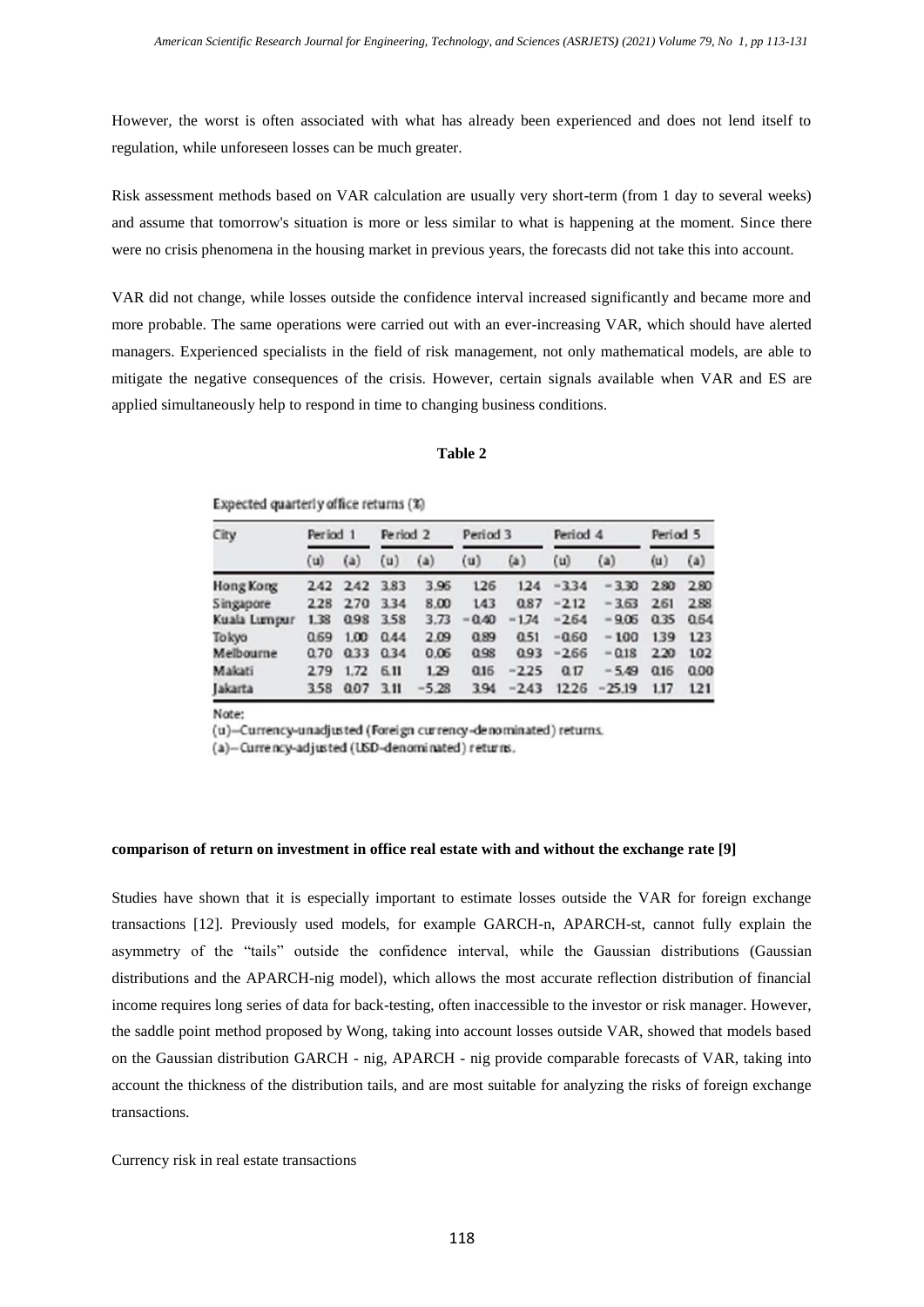In the context of the developing financial crisis in the world markets and the related high volatility of prices of financial instruments, they are becoming increasingly acquiring popularity alternative investments, such as venture capital

ny projects, art objects, goods and raw materials (oil, gold), real estate. To diversify investments and reduce risk, investors often prefer to invest in the global real estate market, so the assessment of the currency risks of such investments becomes relevant.

The movements of the exchange rate have a significant impact on the profitability of international investments due to the constantly changing exchange rate of the currencies of the investment object and the national currency of the economic agent - investor. Let us assume that the investor is rational and has sufficient funds to invest in the international real estate market. At the same time, two types of investments are made: in foreign real estate and foreign currency. To compare the profitability with and without the exchange rate, it is necessary to calculate the profitability of the investment object in foreign currency and taking into account the conversion of income into national units1.

You need to answer the following questions:

- 1. Does the exchange rate affect the profitability of international investments (especially during periods of high exchange rate volatility)?
- 2. What is its impact positive or negative?
- 3. Is it possible to reduce the currency risk of real estate transactions?

The results of real estate research in 7 Pacific cities, presented in Table. 2,

show that in periods 1 (1986 - 1995),

2 (1996-2007), 3 (1996-1998), 4 (1999-2007)

the currency risk in most cases had a negative impact on the profitability of investments in office real estate [9]. For each of the considered periods, this effect is different and in some cases leads to a negative return on investment. The greatest negative effect from changes in the exchange rate was revealed for investments in Jakarta - a decrease in profitability from 3.58% (unadjusted) to 0.07% (adjusted for the exchange rate), a positive one - in Tokyo (0.69% - 1.00 %) for the entire period. But for the entire set of observations, the previously described currency effect is statistically insignificant.

It is important to remember that foreign exchange risk cannot be hedged when investing in real estate, however, if possible, investors try to reduce it. As for the possibility of diversifying investments in the international real estate market as one of the ways to reduce risk, the correlation coefficients of the return on investments illustrate the low interdependence of markets practically in the real estate market.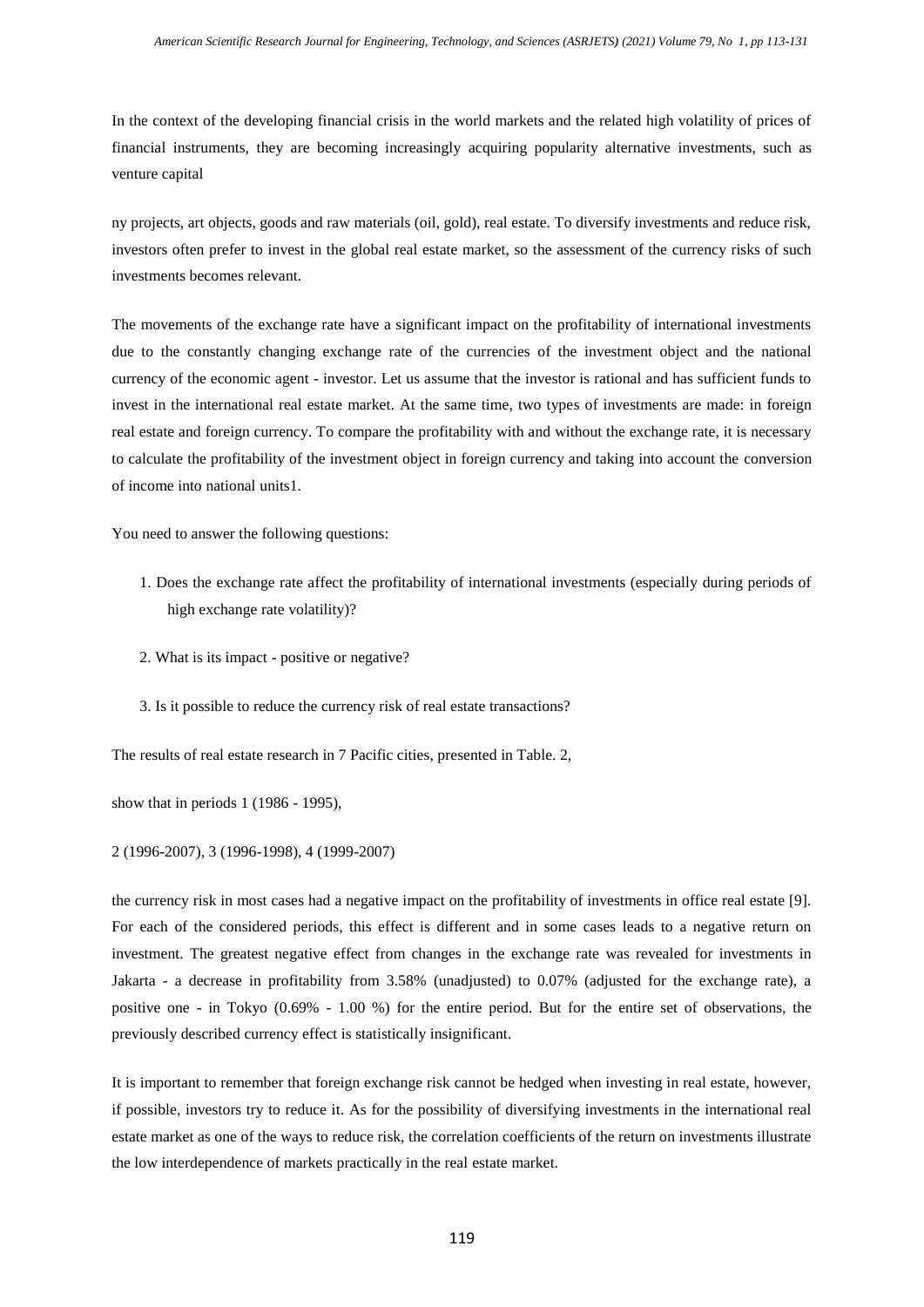over the entire period, while the exchange rate adjustment further reduces this value (although in most cases the differences are statistically insignificant). The correlation of exchange rates is also low, which makes it possible to reduce the exchange rate risk during diversification of investments and to extract additional profitability in a period of increased volatility [9].

# **2. Currency risk when investing in real estate of the cis countries**

Considering the possibilities of investing in real estate of the CIS countries, the prices for apartments in the secondary market of 4 cities were analyzed: Minsk, Astana, Kiev and Moscow. Comparison of investment returns with and without taking into account the exchange rate of national currencies in relation to the euro are presented in table. 3 - 6.

The results show that currency risk predominantly has a positive effect on the profitability of real estate investments over the period under review. Nevertheless, the magnitude of this effect differs for each sub-period and for cities. The largest positive effect on the yield on the foreign exchange rate was made in the 4th quarter of 2007, the greatest negative effect on the 3rd quarter of 2008. However, it should be emphasized that a decrease in negative profitability is, of course, a positive effect, but not an incentive to invest in this market, therefore, economic agents should be very careful when choosing objects for compiling an international portfolio of assets, taking into account their risk and profitability.

As shown by a study of housing markets in 4 capitals of the CIS countries, foreign exchange risk had a different impact on the riskiness of investments in apartments in different cities, but this influence was mostly negative (the risk increased). One of the possible options for reducing currency risk, although not completely eliminating it, is the diversification of investments. Correlation coefficients of exchange rates of the CIS countries are presented in table

By choosing combinations with negative correlation coefficients, an investor can significantly reduce the portfolio currency risk. However, other factors also affect the overall risk and return on investment: inflation, the political situation, tax policy and the general macroeconomic environment.

For Russia, it was found that the negative correlation of exchange rates in the period 2007-2008. was observed for the pairs: ruble-lei (-0.3) and ruble-dram (-0.1), therefore, the currency risk of a portfolio diversified in the markets of these countries is lower compared to investments of the full amount in assets in one currency.

As noted earlier, in order to determine which country is more profitable to invest in real estate, it is necessary to compare not only the values of the assumed foreign exchange risk, but also the overall profitability of these investments and its correlation across countries (to use the advantages of diversification).

Accounting for exchange rate movements affects the correlation of real estate returns in the cities under consideration, therefore, if the relationship turns out to be statistically significant at an acceptable level of significance, economic agents need to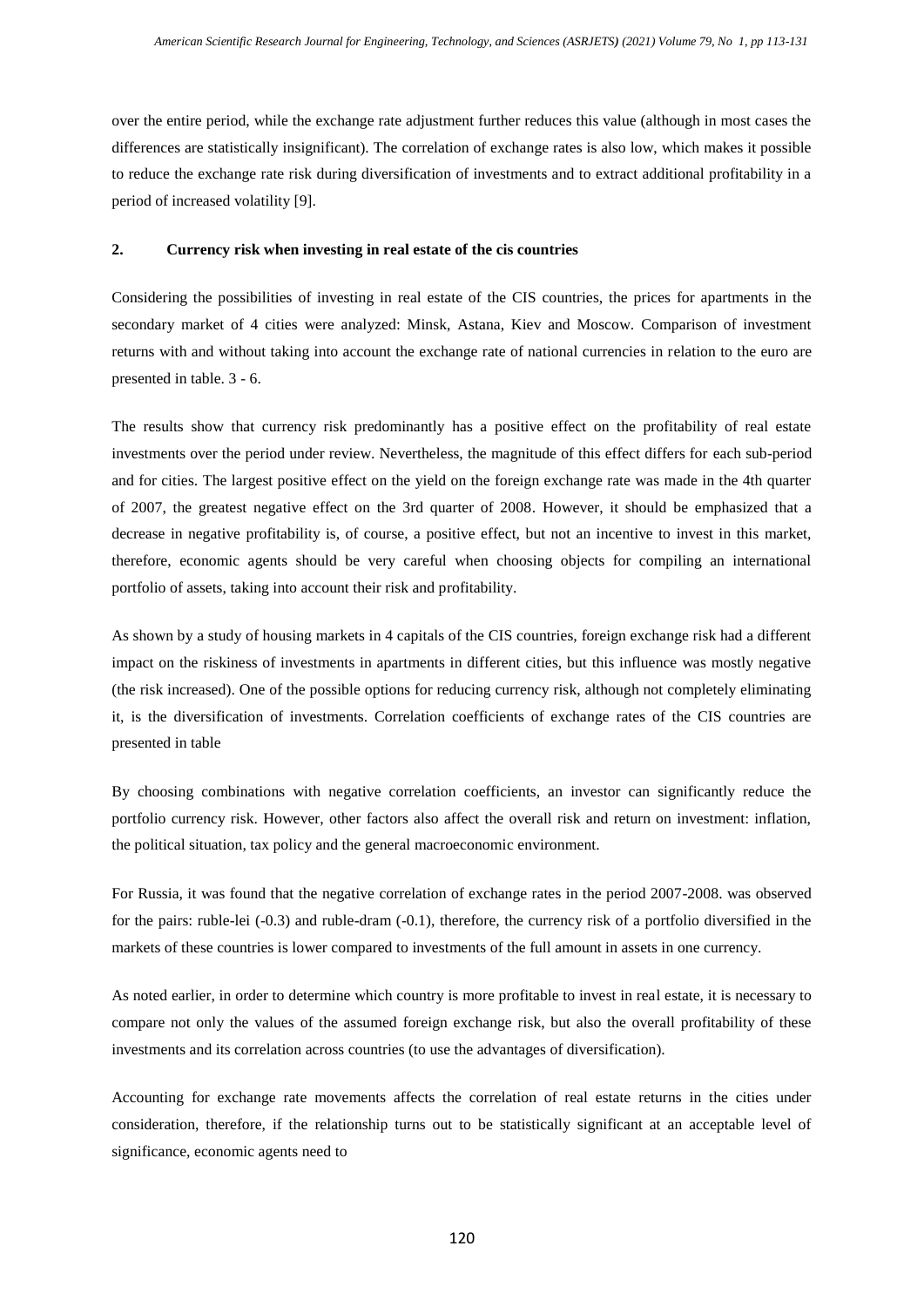# **Table 3-6**

# **profitability of investments in real estate in Minsk**

| <b>Minsk</b> | period           | profitability<br>real estate | taking<br>into<br>account<br>exchange rate | of profitability of real estate profitability of real estate Yield, euro<br>thetaking into account the<br>exchange rate<br>and inflation |           |
|--------------|------------------|------------------------------|--------------------------------------------|------------------------------------------------------------------------------------------------------------------------------------------|-----------|
|              | 1-st quart $07$  | 39,25 %                      | 43,42 %                                    | 42,92 %                                                                                                                                  | 2,99%     |
|              | 2-nd quart $07$  | 15,62 %                      | 16,87%                                     | 15,87%                                                                                                                                   | 1,09%     |
|              | $3$ -rd quart 07 | 3,62 %                       | 9.30%                                      | 9.10 %                                                                                                                                   | 5,47%     |
|              | 4-th quart $07$  | $-0.65\%$                    | 3.37 %                                     | 1.96%                                                                                                                                    | 4,04%     |
|              | 1-st quart $08$  | $-3,52\%$                    | 3,00 %                                     | 2.00 %                                                                                                                                   | 6,76%     |
|              | 2-nd quart $08$  | $-2,24%$                     | $-3,28%$                                   | $-4,69%$                                                                                                                                 | $-1,06\%$ |
|              | $3$ -rd quart 08 | 3.20 %                       | $-6,52%$                                   | $-6,72%$                                                                                                                                 | $-9,42%$  |
|              | 4-th quart 08    | $-0.98\%$                    | $0.55\%$                                   | 1,05 %                                                                                                                                   | 1.55 %    |

# **profitability of investments in real estate in Nur-Sultan**

| Nur-<br><b>Sultan</b> | <b>Period</b>    | profitability<br>real estate | ofprofitability of real estateprofitability of real estateYield, euro<br>exchange rate | taking into account the taking into account the<br>exchange rate<br>and inflation |           |
|-----------------------|------------------|------------------------------|----------------------------------------------------------------------------------------|-----------------------------------------------------------------------------------|-----------|
|                       | 1-st quart $07$  |                              |                                                                                        |                                                                                   |           |
|                       | 2-nd quart $07$  |                              |                                                                                        |                                                                                   |           |
|                       | $3$ -rd quart 07 | 14.27%                       | 19,02%                                                                                 | 18,82%                                                                            | 4,15 %    |
|                       | 4-th quart 07    | 1.62%                        | 4.88%                                                                                  | 3.47 %                                                                            | 3.21 %    |
|                       | 1-st quart $08$  | $-36,20%$                    | $-31,50%$                                                                              | $-32,50%$                                                                         | 7.37 %    |
|                       | 2-nd quart $08$  | $-10,42%$                    | $-10,82%$                                                                              | $-12,22\%$                                                                        | $-0.45\%$ |
|                       | 3-rd quart 08    | 1,22 %                       | $-8,09\%$                                                                              | $-8.29\%$                                                                         | $-9,19%$  |
|                       | 4-th quart 08    | $-8,32%$                     | $-8,89%$                                                                               | $-8,39%$                                                                          | $-0.62\%$ |
|                       |                  |                              |                                                                                        |                                                                                   |           |

| Kyiv | period             | profitability<br>real estate | exchange rate | of profitability of real estate profitability of real estate Yield, euro<br>taking into account the taking into account the<br>exchange rate<br>and inflation |           |
|------|--------------------|------------------------------|---------------|---------------------------------------------------------------------------------------------------------------------------------------------------------------|-----------|
|      | 1-st quart $07$    | 3,12%                        | 6,11%         | 5,62 %                                                                                                                                                        | 2,90%     |
|      | 2-nd quart $07$    | 3,70 %                       | 4.62%         | $3,62\%$                                                                                                                                                      | 0,89%     |
|      | $3$ -rd quart 07   | 3,20 %                       | 8,05%         | 7,85%                                                                                                                                                         | 4,71%     |
|      | 4-th quart 07      | 3,96%                        | 10,92 %       | 9.51 %                                                                                                                                                        | 6,70%     |
|      | 1-st quart $08$    | 1,28%                        | 10,26 %       | 9,26%                                                                                                                                                         | 8.87%     |
|      | 2-nd quart $08$    | 1,26%                        | $-3.18\%$     | $-4,58%$                                                                                                                                                      | $-4,39\%$ |
|      | $3$ -rd quart $08$ | 2,81%                        | $-6.09\%$     | $-6.29\%$                                                                                                                                                     | $-8,65%$  |
|      | 4-th quart 08      | $-36,67%$                    | $-1,32\%$     | $-0.82\%$                                                                                                                                                     | 55,81%    |

# **profitability of investments in real estate in Kyiv**

\_\_\_\_\_\_\_\_\_\_\_\_\_\_\_\_\_\_\_\_\_\_\_\_\_\_\_\_\_\_\_\_\_\_\_\_\_\_\_\_\_\_\_\_\_\_\_\_\_\_\_\_\_\_\_\_\_\_\_\_\_\_

Calculations were carried out using data on the cost of apartments in cities, presented in the sources [4 - 7].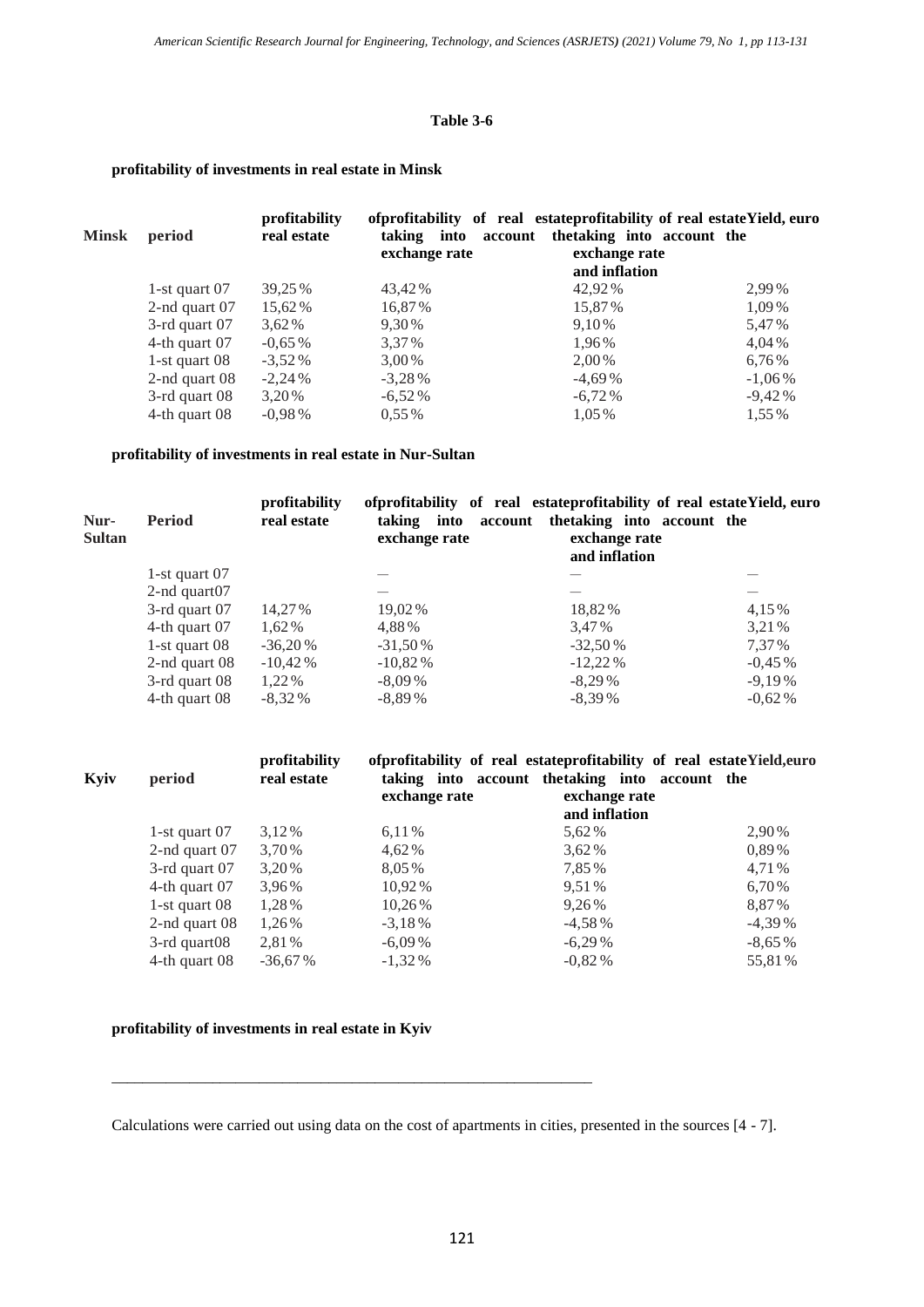| Moscow period |                  | profitability<br>real estate | exchange rate | ofprofitability of real estateprofitability of real estateYield, euro<br>taking into account thetaking into account the<br>exchange rate<br>and inflation |           |
|---------------|------------------|------------------------------|---------------|-----------------------------------------------------------------------------------------------------------------------------------------------------------|-----------|
|               | 1-st quart $07$  | $-9,89%$                     | $-9,11%$      | $-9,61%$                                                                                                                                                  | $0.87\%$  |
|               | 2-nd quart $07$  | $-3,91%$                     | $-4.87%$      | $-5,87%$                                                                                                                                                  | $-1,00\%$ |
|               | $3$ -rd quart 07 | $-3,49%$                     | $-2,33\%$     | $-2,53\%$                                                                                                                                                 | 1,20%     |
|               | 4-th quart 07    | 1,79%                        | 3,46%         | 2,06%                                                                                                                                                     | 1,64%     |
|               | 1-st quart $08$  | 11,22 %                      | 13,99%        | 12.99%                                                                                                                                                    | 2,49%     |
|               | 2-nd quart $08$  | 13,43%                       | 13,49 %       | 12,09%                                                                                                                                                    | $0.05\%$  |
|               | $3$ -rd quart 08 | 15,56%                       | 15,05 %       | 14,85%                                                                                                                                                    | $-0.44%$  |
|               | 4-th quart 08    | 6,70%                        | 26,19%        | 26,69%                                                                                                                                                    | 18,26%    |
|               |                  |                              |               |                                                                                                                                                           |           |

**profitability of investments in real estate in Moscow**

it should be taken into account when determining the objects of investment funds.

The results of the study of the correlation of profitability of investments in real estate with and without taking into account

exchange rates show that, despite the possibility of reducing the currency risk with the diversification of investments in housing in Moscow and Yerevan or Moscow and Chisinau, profitability on the real estate markets of these countries is associated with a positive relationship, in contrast to the markets of Moscow - Astana, Moscow - Minsk (taking into account dynamics of the exchange rate, the Moscow - Kiev pair is also becoming attractive for investment). The significant negative correlation of the returns of the above markets gives a signal to international investors that this combination can be chosen in order to reduce the risk of investments in real estate.

# **Foreign exchange risk hedging**

Over the past few decades, there has been an increase in the influence of foreign exchange risks on the activities of organizations, as a result, approaches to assessing and managing foreign exchange risks have changed significantly.

Initially, risk management was applied at the level of individual organizational units, and the main objective was to reduce the costs caused by fluctuations in exchange rates. Today, both short-term and long-term foreign exchange risk management is carried out throughout the organization, using financial and non-financial strategies for hedging foreign exchange risks.

Data on the exchange rates of the currencies of the CIS countries against the euro. Site of the CIS Statistical Committee [8].

\_\_\_\_\_\_\_\_\_\_\_\_\_\_\_\_\_\_\_\_\_\_\_\_\_\_\_\_\_\_\_\_\_\_\_\_\_\_\_\_\_\_\_\_\_\_\_\_\_\_\_\_\_\_\_\_\_\_\_\_\_\_\_\_\_\_\_\_\_\_\_\_\_\_\_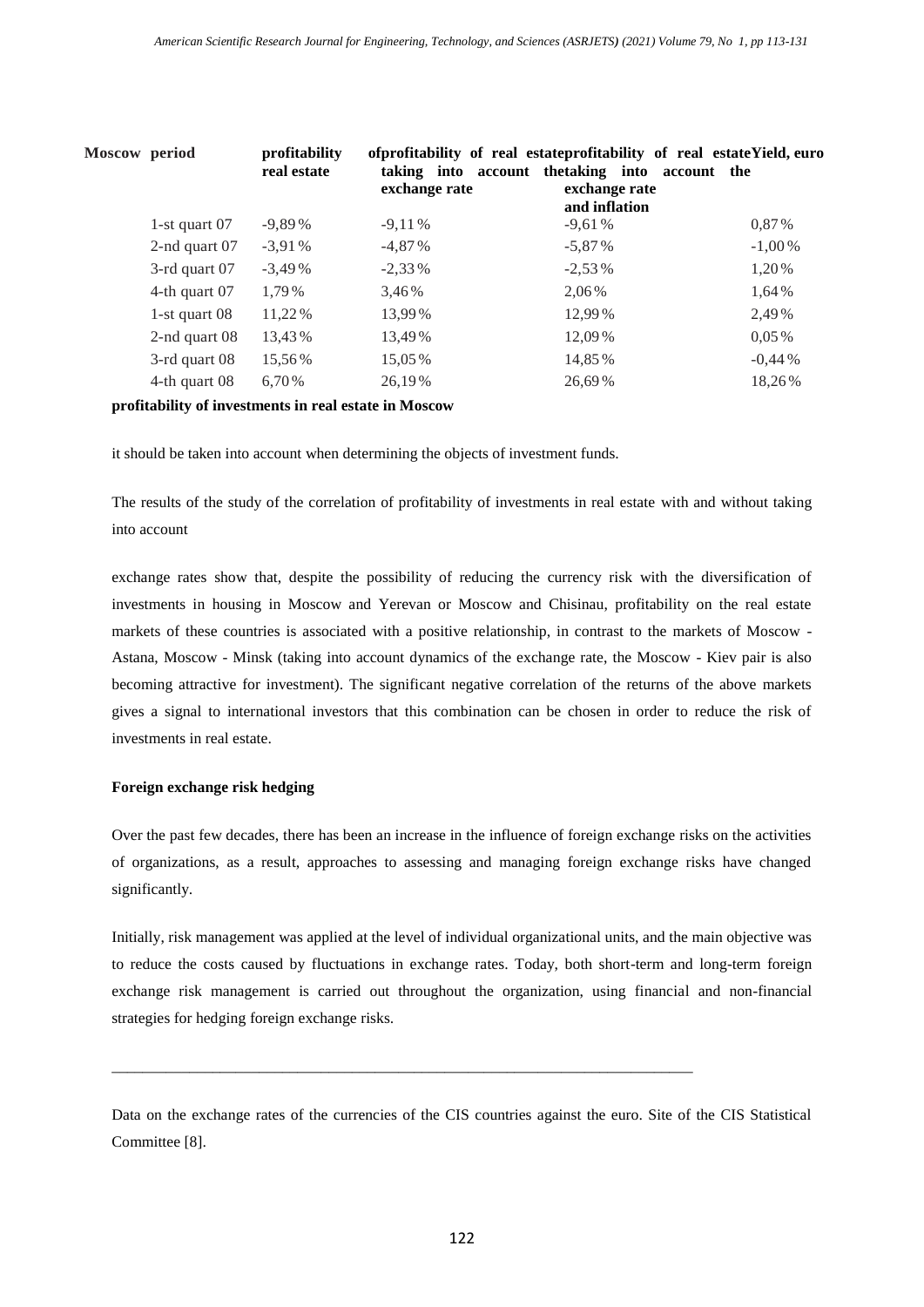# **correlation of exchange rates of currencies of cis countries, euro[8]**

# **Table 7**

| Correlation            |       | Armenian<br>Dram |       |         | Kazakh<br>Tenge | Kyrgyz | Moldovia | Tajik  | Turkmen<br>Manat | Uzbek Su | Ukrainian<br>Grivna | Russian<br>Rouble |
|------------------------|-------|------------------|-------|---------|-----------------|--------|----------|--------|------------------|----------|---------------------|-------------------|
|                        |       |                  |       |         |                 | Som    | n Lei    | Somoni |                  | m        |                     |                   |
| Azerbaijani<br>Manat   | 1,00  |                  |       |         |                 |        |          |        |                  |          |                     |                   |
| Armenian<br>Dram       | 0,45  | 1,00             |       |         |                 |        |          |        |                  |          |                     |                   |
| Byelorussian<br>Rouble | 0,85  | 0,40             | 1,00  |         |                 |        |          |        |                  |          |                     |                   |
| Georgian Lari          | 0,47  | 0,62             | 0, 34 | 1,00    |                 |        |          |        |                  |          |                     |                   |
| <b>Kazakh Tenge</b>    | 0,84  | 0,49             | 0,97  | 0, 34   | 1,00            |        |          |        |                  |          |                     |                   |
| <b>Kyrgyz Som</b>      | 0,73  | 0,41             | 0,85  | 0, 31   | 0,84            | 1,00   |          |        |                  |          |                     |                   |
| Moldovian Lei          | 0, 28 | 0,80             | 0, 14 | 0,76    | 0,22            | 0,09   | 1,00     |        |                  |          |                     |                   |
| Tajik Somoni           | 0,87  | 0,44             | 0,97  | 0, 26   | 0,97            | 0,78   | 0, 18    | 1,00   |                  |          |                     |                   |
| Turkmen                | 0, 25 | $-0,26$          | 0, 51 | $-0,54$ | 0,49            | 0,58   | $-0,86$  | 0,48   | 1,00             |          |                     |                   |
| Manat                  |       |                  |       |         |                 |        |          |        |                  |          |                     |                   |
| <b>Uzbek Sum</b>       | 0,70  | 0, 13            | 0,91  | 0, 13   | 0,86            | 0,87   | $-0, 20$ | 0,84   | 0,74             | 1,00     |                     |                   |
| Ukrainian              | 0, 12 | $-0,36$          | 0, 28 | 0, 14   | 0, 16           | 0,46   | $-0,45$  | 0,07   | 0,42             | 0,55     | 1,00                |                   |
| Grivna                 |       |                  |       |         |                 |        |          |        |                  |          |                     |                   |
| <b>Russian Rouble</b>  | 0, 28 | $-0, 10$         | 0,55  | 0, 20   | 0,46            | 0,68   | $-0,30$  | 0, 36  | 0,59             | 0,90     | 0,90                | 1,00              |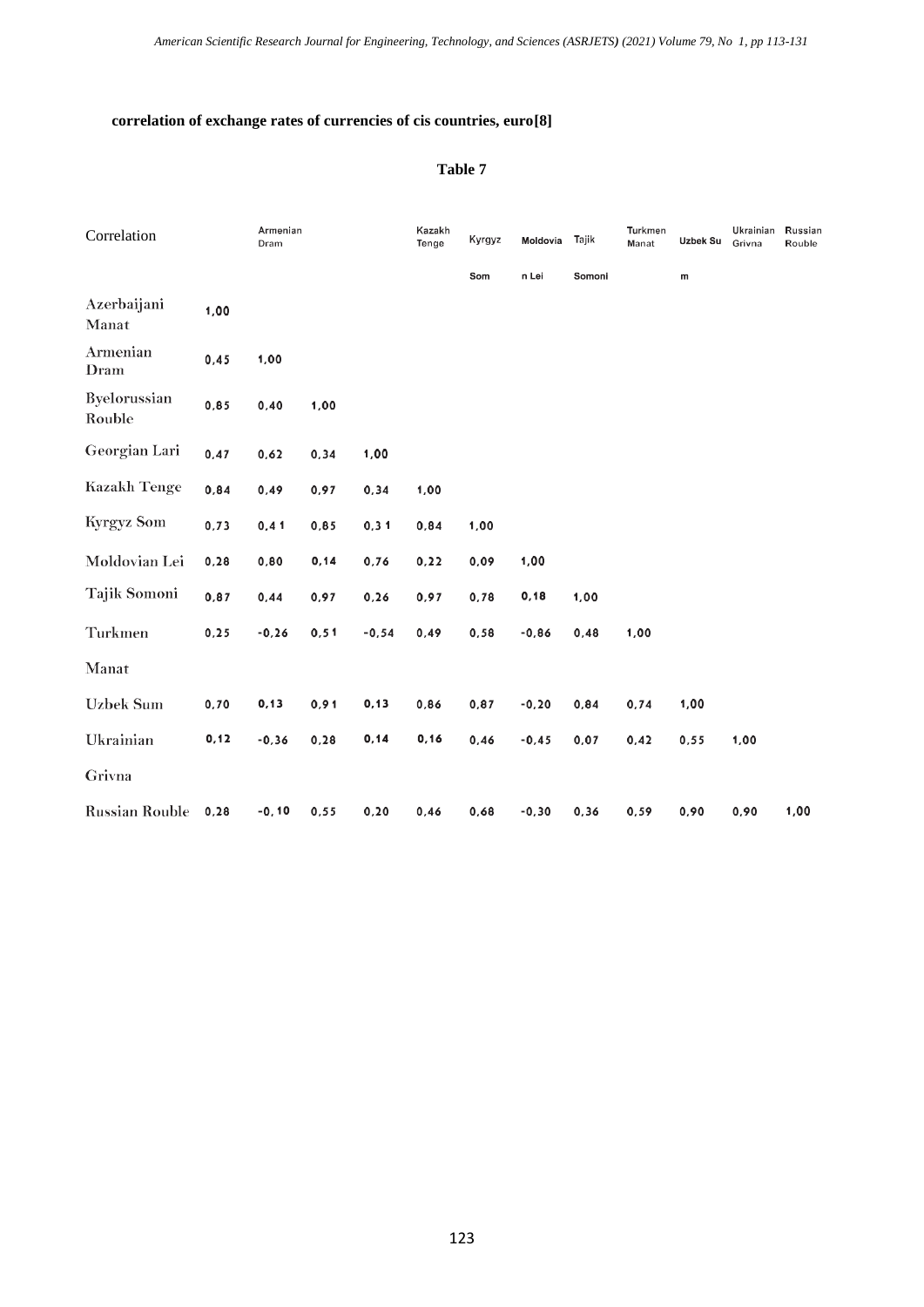#### **Impact of the currency exchange rate on the correlation of returns on real estate investments**

#### **Table 8**

| <b>Correlation</b> |                 | profitability of real estate | profitability of real estate, taking into<br>account<br>exchange rate |
|--------------------|-----------------|------------------------------|-----------------------------------------------------------------------|
| Moscow             | Nur-Sultan      | $-55,17%$                    | $-66,17%$                                                             |
|                    | Kyiv            | 1,24 %                       | $-61,94%$                                                             |
|                    | <b>Minsk</b>    | $-33,82%$                    | $-60,09%$                                                             |
|                    | <b>Erevan</b>   | 27,48%                       | 30,54%                                                                |
|                    | <b>Kishinev</b> | 10,57%                       | 33,84%                                                                |
| Nur-Sultan         | Kyiv            | 10,87%                       | 14,00%                                                                |
|                    | <b>Minsk</b>    | 84,73%                       | 46,93%                                                                |
|                    | <b>Erevan</b>   | $-23,26%$                    | $-31,39%$                                                             |
|                    | <b>Kishinev</b> | $-53,34%$                    | $-50,49%$                                                             |
| Kyiv               | <b>Erevan</b>   | 21,45%                       | $-2,33%$                                                              |
|                    | <b>Kishinev</b> | 44,03%                       | 35,71%                                                                |
|                    | <b>Minsk</b>    | 19,07%                       | 82,85%                                                                |
| Erevan             | <b>Kishinev</b> | 67,39%                       | 79,33%                                                                |
|                    | <b>Minsk</b>    | $-28,82%$                    | 23,54%                                                                |
| <b>Minsk</b>       | <b>Kishinev</b> | $-34,22%$                    | 40,98%                                                                |

#### **Financial Methods of Foreign Exchange Risk Management**

Since the concept of foreign exchange risk includes a number of options for the impact of changes in the exchange rate on the company's activities, it is advisable to consider the hedging methods most often used in each of these options. At this stage, it is assumed that the company has identified the type (s) of foreign exchange risk to which it is exposed and is able to assess its impact on competitiveness and cash flows. The next task is to determine the hedging instrument and directly the possibility and efficiency of its use. The first step of financial institutions to manage foreign exchange risks is to set limits (the maximum possible amount) for foreign countries, transactions with counterparties and clients, for instruments or a loss limit, after reaching which all open positions must be closed. However, the most widespread in the world practice is the hedging of foreign exchange risk using forward instruments.

# **3. Hedging Transactional Currency Risk**

The method of hedging transactional or, in other words, contractual foreign exchange risk depends on the degree of the company's involvement in the international capital market.

A simple forward (futures) contract is used to hedge the risk of one flow - the company's only contract denominated in foreign currency. The value of the currency risk in this case is equal to the nominal value of the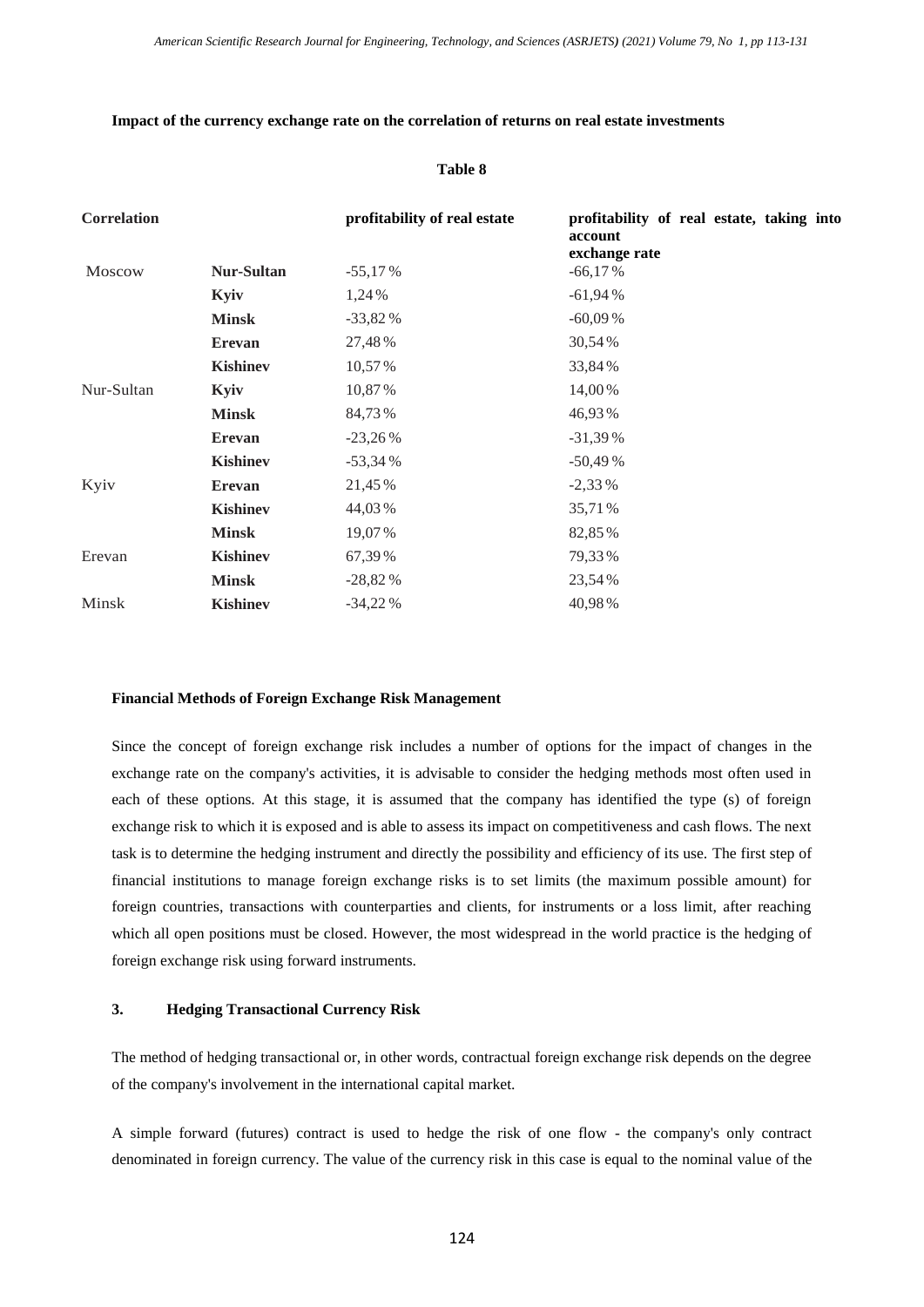firm's contract, and it is for this amount that the currency is purchased, in which the transaction price is fixed, by forward, that is, with payment at a fixed price after a certain period of time[4]. When hedging the risk of several cash flows with different maturities, it is advisable to purchase a single forward contract for the amount of the total cash flow, taking into account the time value of money and the possibility of changes in interest rates in the period to maturity of the contracts. The time value of money is accounted for by discounting all of the company's cash flows to one point in time, and interest rate risk is insured by choosing the correct duration for the hedging contract, equal to the duration of the cumulative cash flow. It is also possible to hedge all cash inflows with one forward contract and all outflows of the company with another. This becomes especially important when the timing of the inflow and outflow of funds does not coincide. In this case, the procedures for discounting and calculating the duration are carried out separately for positive and negative cash flows and for each currency. If there are no long-term forward contracts in the market, then the contract with the longest available term should be used and the capitalized value of all cash flows that will arise after the contract expires should be hedged. Foreign exchange risk cannot be eliminated completely, but to minimize it, it is necessary to constantly adjust the used hedging scheme and monitor changes in the duration of cash flows and forward contracts, which may differ.

A futures contract is a unified (exchange) contract that establishes a firm commitment to buy or sell in the future a standard amount of an asset at a price agreed between the parties. A forward contract is a similar OTC instrument [1].

\_\_\_\_\_\_\_\_\_\_\_\_\_\_\_\_\_\_\_\_\_\_\_\_\_\_\_\_\_\_\_\_\_\_\_\_\_\_\_\_\_\_\_\_\_\_\_\_\_\_\_\_\_\_\_\_\_\_\_\_\_\_\_\_\_\_\_\_\_\_\_\_\_\_\_

It may also be advisable to use money market instruments: take a loan in "home" currency in case of accounts payable or foreign currency in case of receivables, convert it and invest at interest before settling the contract.

In order not to be bound by the obligation to execute a forward (futures) contract at an unfavorable price, companies use another risk hedging instrument - an option. Options are exercised only when it is beneficial to the buyer and provide an opportunity to choose the desired degree of hedging, since they can have different strike prices (strike prices are higher or lower than the asset price). The cost (premium) paid for an option consists of two components: intrinsic value - the difference between the current value of the underlying asset and the price of the strike option - and time value - the excess of the market price of an option by its intrinsic value5. The underlying asset in hedging foreign exchange risk is the exchange rate.

In practice, hedging strategies are possible in which several options with different strike prices are used simultaneously. However, it is important to understand that for the buyer an option is a right, and for the seller it is an obligation to make a deal at a predetermined price, therefore, calculations of the effectiveness of the strategy should be carried out by specialists. Brokerage commissions for a transaction and costs of holding an option (the possibility of placing money simply on a deposit account) are also taken into account when deciding whether to hedge currency risk.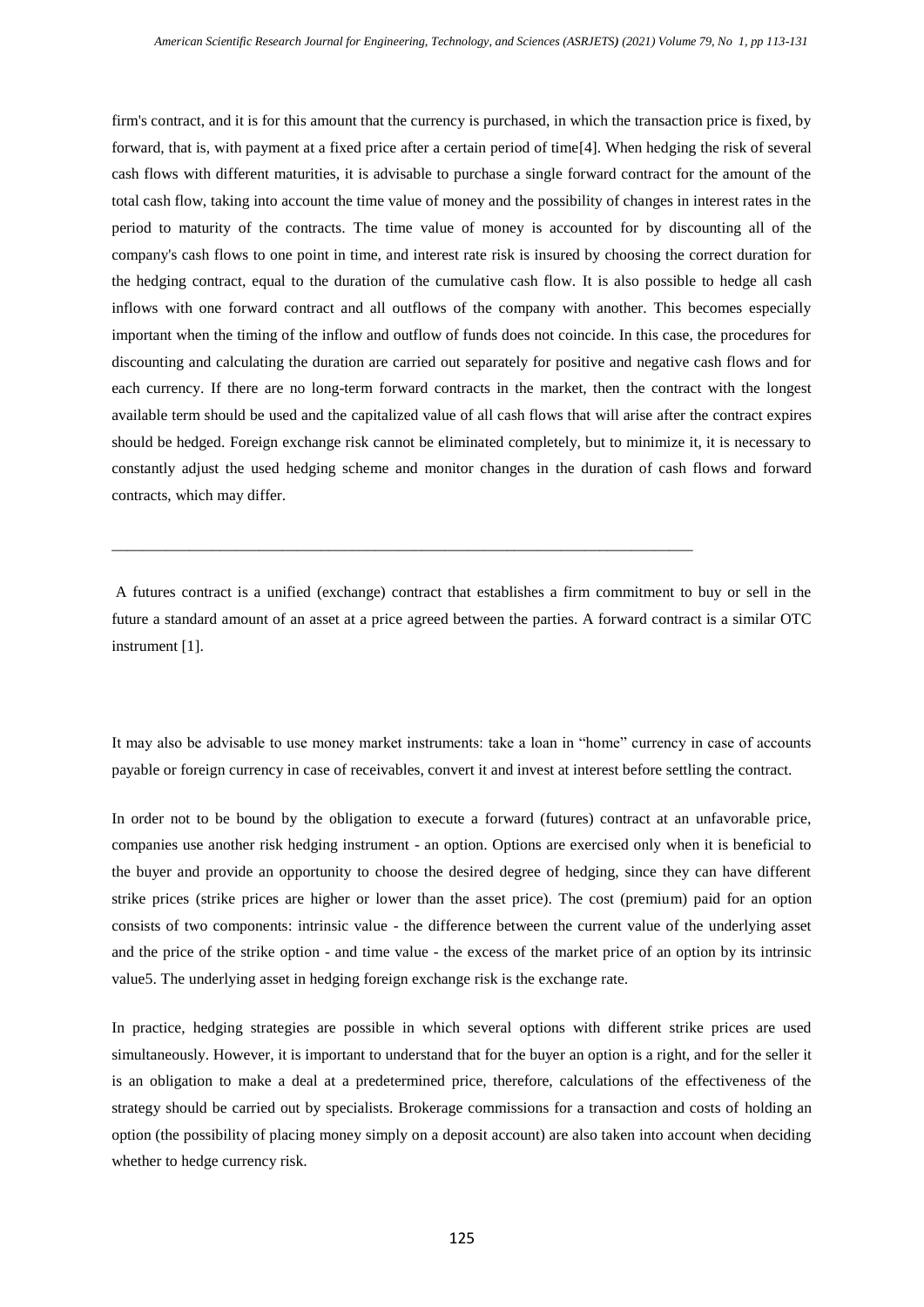Swaps can also be used as a financial instrument for hedging foreign exchange risk. A currency swap is the exchange of payment obligations denominated in one currency for payment obligations denominated in another currency. Usually the deal is concluded with the condition of the subsequent buyback (but participation of more than two counterparties is possible), ie. there are two opposite conversion transactions: the exchange of currencies now at the spot rate and on a certain date in the future at the forward rate. The parties entering into a currency swap exchange risks by fixing the future exchange rate of the transaction. This method of hedging does not create an uncovered foreign exchange position, since the volumes of claims and liabilities in foreign currency are the same [3].

#### **Hedging of operational foreign exchange risk**

The assessment and hedging of operational foreign exchange risk is carried out by identifying cash flows that depend on changes in the exchange rate under different possible exchange rate scenarios. After determining the forecast changes in the amount of cash flows in response to exchange rate fluctuations, a decision is made to buy or sell, for example, a forward contract. To more accurately determine the dependence of a firm's cash flows on the exchange rate, one can separately consider all components of the profit and loss statement, taking into account their correlation, and use not only projected income data, but also reporting for past periods.

When using a financial hedging strategy for operational currency risk, it is possible to use both derivatives and manage the currency structure of debt obligations - creating long-term flows of the opposite direction.

In case of hedging risk with a currency swap for counterparties, the swap hedges cash flows in foreign currency that they plan to receive during the next periods before the expiration of the contract. The scheme of this swap provides for the exchange of currencies (borrowings in national currency) in the initial and final periods of time and the payment of interest in foreign currency at a predetermined price every six months or a year by both counterparties. At its core, this transaction is a series of forward contracts with a predetermined exchange rate, but here you can save on commissions and finding an interested counterparty. Separately, when hedging operational currency risk, options can be used, including strategies with the simultaneous purchase of several futures contracts at once. The effectiveness of hedging in this case is determined in the same way as when insuring transaction risk.

#### **Accounting and management of other types of foreign exchange risk: translation risks, conversion risks.**

Along with the previously listed companies, in their activities, they also face other types of currency risk, which must also be taken into account when forming a strategy and tactics for business development. These are translation and conversion risks. Most often, these risks are not hedged separately, but if there is a certain trend in the exchange rate change, the company's value and its profitability may have negative dynamics. Unlike transactional risk, it is actual, not unexpected, fluctuations in the exchange rate that matter.

Exchange rate or conversion risks are the most unpredictable and least manageable among currency risks. These include possible changes in the foreign exchange policy of states, including restrictions on operations in foreign currency, the degree of its convertibility. To a large extent, the assessment of this risk is based on international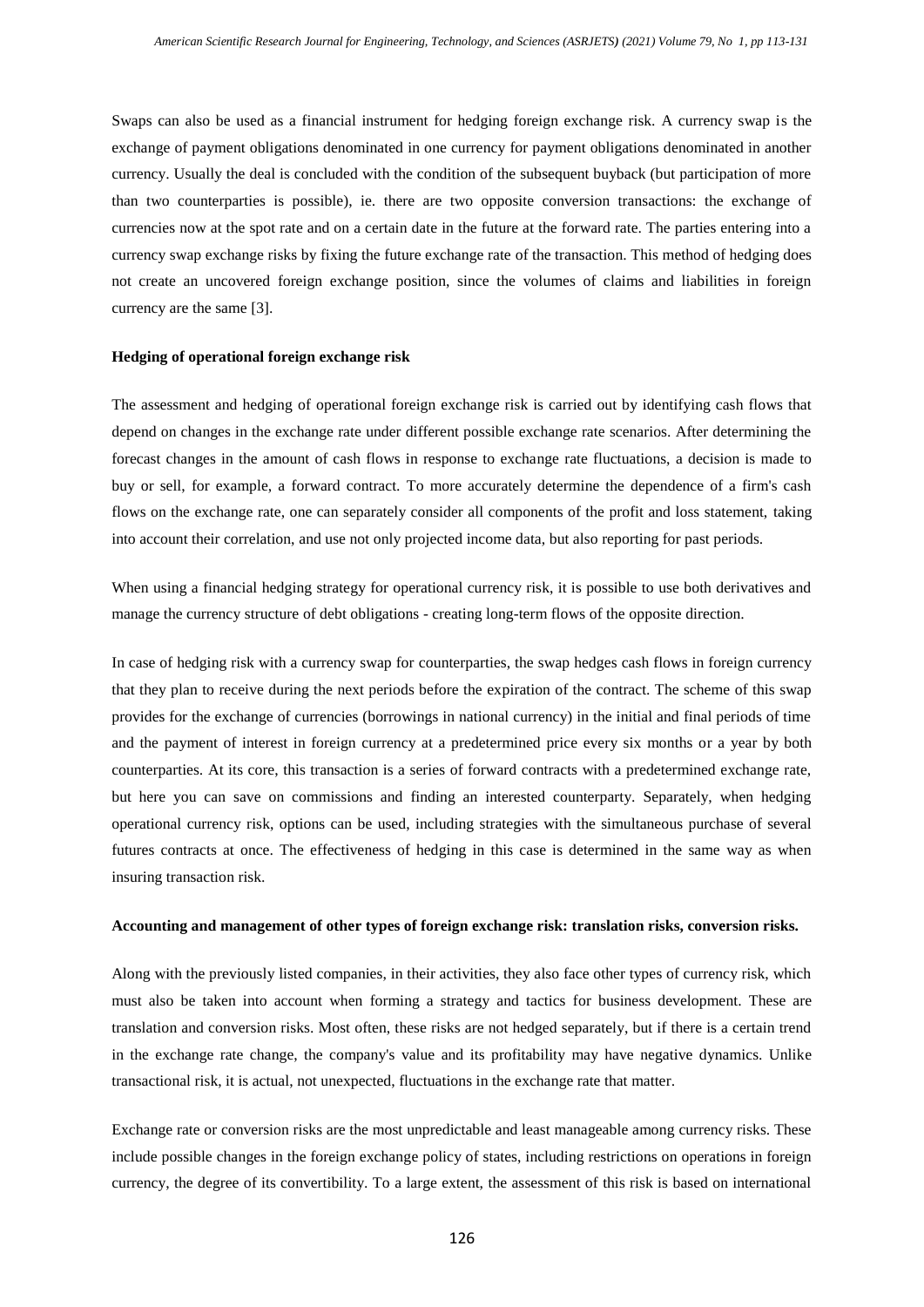ratings, but their independence and adequacy in times of crisis is questionable.

#### **Hedging foreign exchange risk during a crisis and its cost**

According to experts, the adjustment of income for the exchange rate in 2008 accounted for 30 to 40% of the total amount of income, so many companies began to more extensively apply strategies for hedging foreign exchange risk. However, the problem they faced was the high credit risks of counterparties, whose the ratings dropped significantly during the crisis. According to statistics, futures during this period were significantly less liquid than forwards, and the most fairly priced are foreign exchange options, which allow the option to be exercised only in a favorable situation for the buyer.

The cost of hedging depends on several factors:

- interest rates and type of yield curve;
- the duration of the contract;
- supply and demand in the derivatives market;
- macroeconomic situation.





# **Risk hedging cost EUR / USD**

Data are presented in basis points (one hundredth of a percent) Source: [2].

#### **Non-financial methods of foreign exchange risk management**

Initially, it is assumed that the price of a futures contract is based on the condition that there is no arbitrage, that is, the possibility of risk-free profit. This forms the estimated price of the contract, but the action of market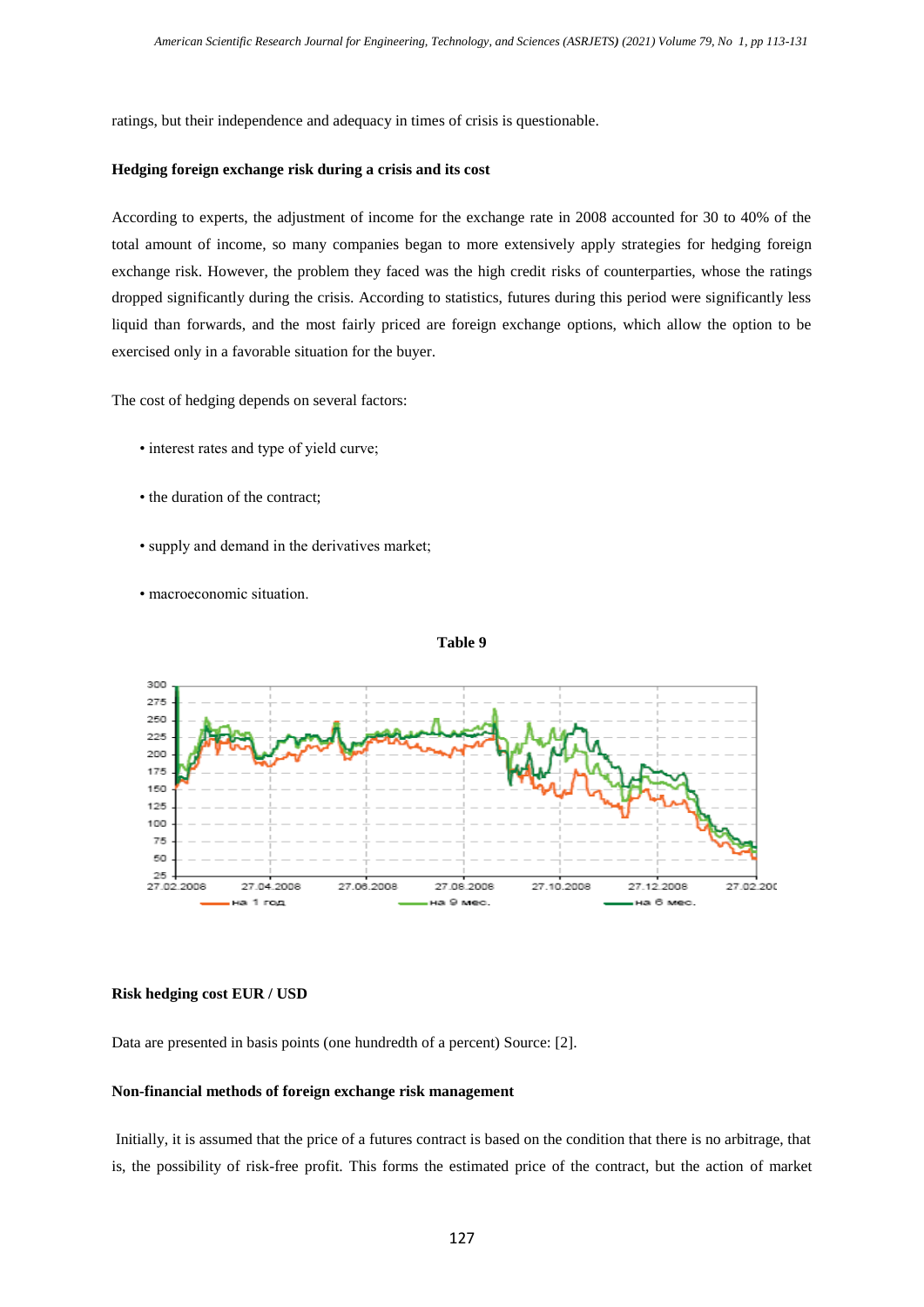factors affects the real price of the transaction (see figure).

Recently, the cost of hedging has decreased as companies can sell out of the money options 7 at a higher price than during periods of low volatility in the markets. The use of derivatives is now more related to the desire to reduce risks rather than to receive speculative income, however, the liquidity of this market has noticeably decreased over the past year. During a period of high volatility,

We have become such market instruments as deposits in dual currency with increased interest rates, but allowing banks to pay the amount of the deposit in any of the agreed currencies. There are products that allow you to get additional income if the currency strengthens to a predetermined level for a certain period or fluctuations in the exchange rate in some interval with the possibility of revising it every month.

Along with financial hedging methods

Companies often use non-financial mechanisms to mitigate currency risks. Some organizations shift foreign exchange risk by concluding all contracts in the national currency or in different currencies with opposite trends in exchange rates, while others share it between counterparties in the event that the exchange rate goes beyond a certain zone. Foreign exchange clauses, implying different conditions for changing the value of the contract depending on the prevailing exchange rate, allow companies to more accurately predict inflows and outflows from such transactions and reduce their riskiness. In the context of globalization, organizations have gained an additional opportunity to manage currency risks - using the advantages of diversification of both sources of raw materials and production bases, and markets for products or services, which reduces their dependence on the exchange rate of individual countries. Companies with subsidiaries can apply a strategy of balancing cash inflows and outflows. To do this, they facilitate the organization of opposite cash flows from the subsidiary. It becomes profitable to combine export and import activities to maintain cash flows in the face of exchange rate volatility.

In practice, it is impossible to completely hedge the foreign exchange risk. Future cash flows are probabilistic and actual payments may not be as expected. Derivatives contracts are concluded for a specific amount of cash payments, therefore, if real payments turn out to be more or less, it is necessary to exchange a certain amount of foreign currency at the spot rate at the time the money is received, which creates an additional foreign exchange risk. In addition, changes in the volatility of exchange rates in the markets of resources, components, competing organizations, as well as in the state monetary policy are not precisely predictable, which does not allow to completely eliminate the currency risk.

It is optional to hedge the entire amount of the transaction, the so-called full hedging, which completely excludes both possible losses and possible additional profits from changes in the price of the insured asset. If a company expects only some of its cash flows to be highly dependent on changes in the exchange rate that would adversely affect its operations, a partial hedging strategy is applied. However, this type of risk insurance is risky, since there remains the possibility of incurring losses as a result of unfavorable changes in the exchange rate.

In the case of currency risks, the question of correlation between the exchange rate and the profitability of the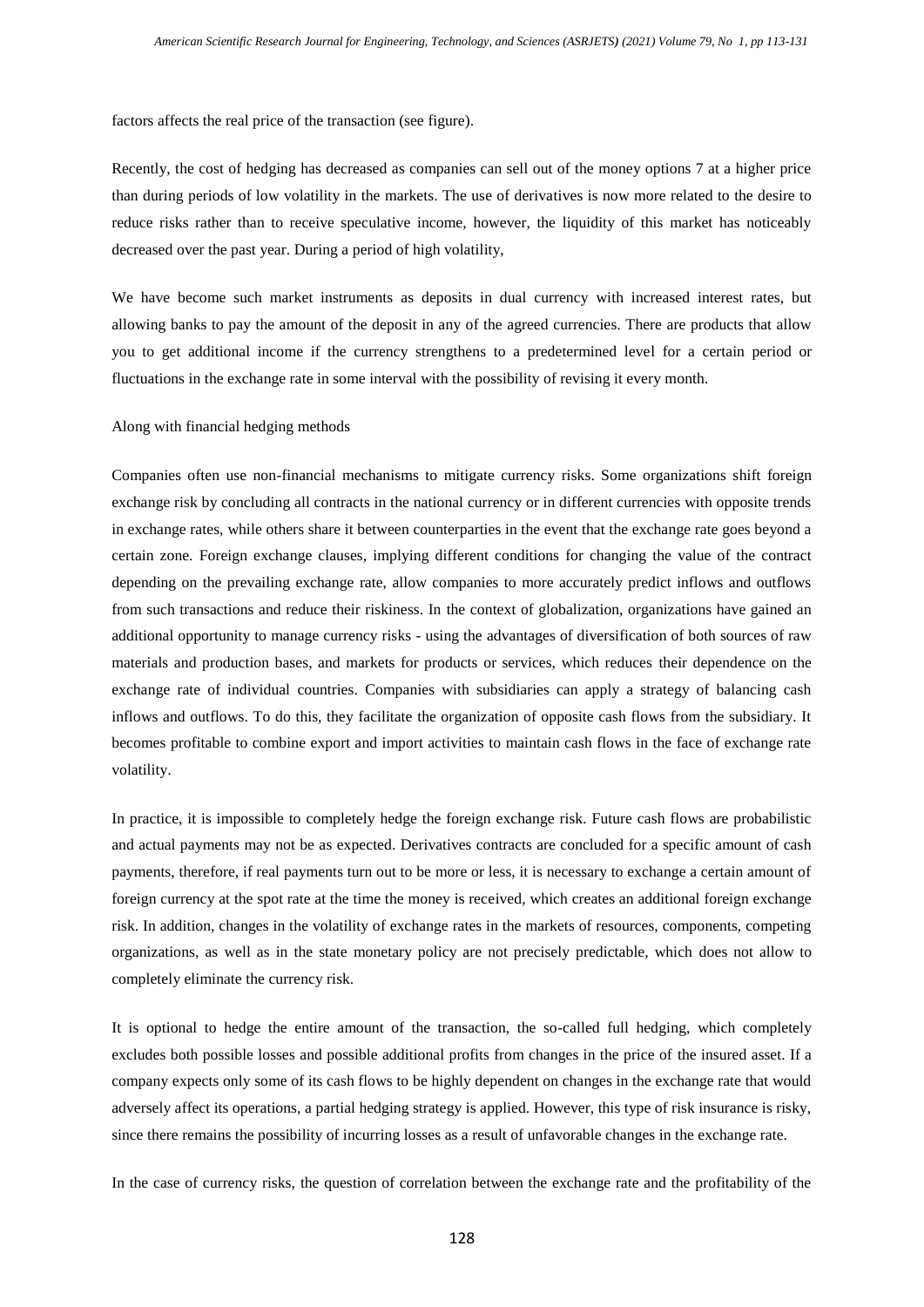investment object remains interesting. Some studies have shown that, for example, in the period from 1975 to 2005. the euro, Swiss franc and the bi-currency basket of the US dollar and the Canadian dollar are negatively correlated with the stock market, which opens up additional opportunities for investment diversification [10].

The economists' particular attention was also drawn to the choice of hedging instruments for different directions of flows of funds in foreign currency. In the period from April 2004. to March 2008 Currency inflows were beneficial to hedge with forward contracts in case of currency depreciation and swaps in case of cyclical fluctuations in the exchange rate, and outflows - with the help of options regardless of exchange rate movements. While strengthening the currency, the analysis did not reveal the advantages of any strategy of hedging inflows, since the expected profitability of the transaction was comparable in all the cases considered [11].

#### **Hedging foreign exchange risk in real estate investments**

Investments in real estate in comparison with traditional types of investments are less liquid and most often long-term. Therefore, it is very difficult to fully hedge the risks of international real estate investments. For institutional of players, such assets are simply part of the global portfolio and are hedged within it. Individual investors face a number of challenges. First, you need to decide which cash flow will be hedged: the initial investment, recurring (lease) payments, or the selling price of the asset at the end of the period. Since the first two streams are already determined at the time of real estate purchase, a swap contract can be concluded to insure currency risk by this amount. However, the final cash flow is difficult to predict, and therefore the full hedging strategy requires additional calculations. There are models based on historical data on the values of variables that significantly affect the risk and return of real estate investments, but a predictive approach based on simulations is preferred. This approach treats rental payments, exchange rate and interest rates as random values. The effectiveness of a hedging strategy is determined by comparing the average of the net present value of investments, taking into account different scenarios, with net present value without hedging. Research has shown that while the use of swaps reduces the likelihood of generating additional income from a transaction, it significantly reduces the risk of adverse exchange rate movements and negative net present value. However, there are additional hedging costs and difficulties in finding a fixed-term contract for the required period of time. With regard to hedging cash flow from real estate sales, its effectiveness largely depends on the liquidity of this market. Since, if the deal is not concluded within a predetermined period, there may be a gap between the duration of the futures contract and the inflow of funds, which increases the currency risk of the deal. If possible, it is better to reduce the risk of investing in real estate by diversifying investments among the markets of different countries, whose exchange rates and, more importantly, the return on investments, taking into account the exchange rate in the real estate market, are negatively correlated.

In conclusion, it should be noted that foreign exchange risk is only one of the risks that organizations face in their activities, but its impact is significant and can often be underestimated. During the developing global financial crisis, volatility exchange rates increased and became one of the determining factors in choosing an object of investment and a mandatory parameter in the assessment and management of risks by economic agents.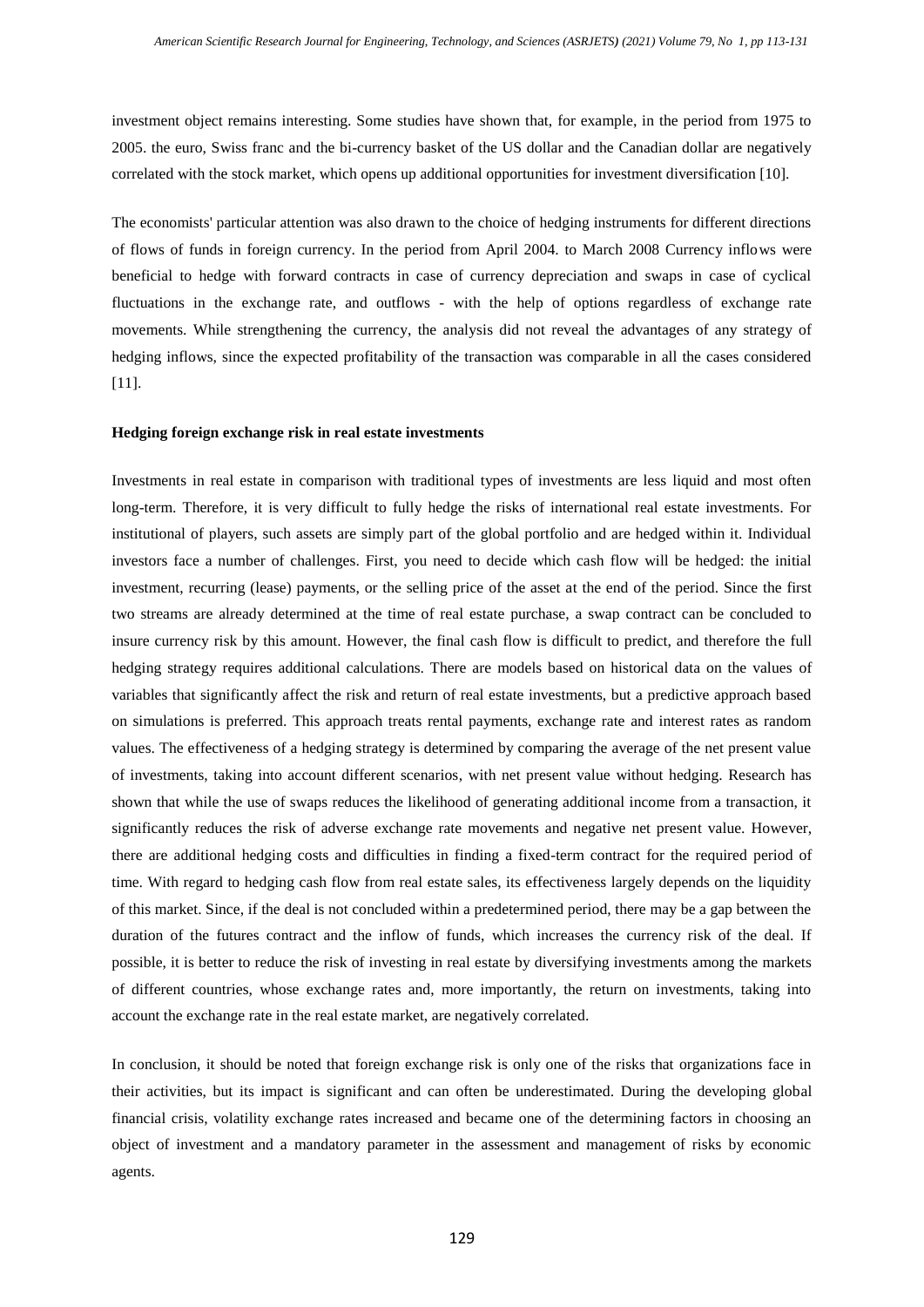Conducting labor-intensive calculations on the organization's exposure to foreign exchange risk has become not just a procedure for reporting to regulators or determining the profitability of speculative transactions, but also a necessity for further successful functioning and developing a strategy and tactics for business development. Along with the applied mathematical models of risk assessment, during a crisis, it is important to have expert opinion, which combines both the conclusions of various models and past experience and analysis of trends that were not taken into account in the basic premises.

There are several ways to mitigate foreign exchange risk: the use of derivatives and money market instruments and non-financial strategies. The choice of the most optimal of them depends on the conditions of doing business, cost, market access (derivatives, loans, other countries) and its liquidity, company policy. It is important not to underestimate the impact of the exchange rate on the organization's activities and constantly adjust the risk hedging mechanisms used. This minimizes losses from unfavorable changes in the exchange rate and helps to strengthen the company's position in the market and maintain competitive advantages.

# **List of references:**

- [1] .Glossary of options. URL: [http://www.](http://www/) perfekt. ru/invest/option.html (date of access: 02/15/2021).
- [2].Daily review of the debt market URL: [http://www.akbf.ru/ftproot/files/reports/D](http://www.akbf.ru/ftproot/files/reports/)aily%20FI/2009/2009\_03\_06\_Daily\_fi.pdf (date of access: 02/15/2021).
- [3]. Hedging foreign exchange risks using swaps[.URL:http://bankir.](http://bankir/) ru/analytics/classic/ valuta/171120 (date of access: 02/23/2021).
- [4]. Statistics of prices for apartments in Kiev. URL:http:/[/www.svdevelopment.com/ru/web/flat\\_costs/](http://www.svdevelopment.com/ru/web/flat_costs/)  (date of access: 02/23/2021).
- [5]. Analysis of the real estate market in Kishinev for 2008. URL[:http://www.lara.md/?m=page&id=2](http://www.lara.md/?m=page&id=2) (date of access: 02/23/2021).
- [6]. Review of the residential real estate market in Minsk for 2008. [URL:http://w](http://www.t-s.by/)w[w.t-s.by](http://www.t-s.by/) (date of access: 02/23/2021).
- [7]. Real estate in Moscow. URL: [www. i](http://www/)rn. ru (date of access: 02/23/2021).
- [8]. Exchange Rates of National Currencies Establishedof National (Central) Banks of the Countries of the Commonwealth of Independent States. URL[:http://www.cisstat.com/eng/macro\\_an.htm \(](http://www.cisstat.com/eng/macro_an.htm)дата обращения: 15.03.2009).
- [9]. Addae-Dapaah, Kwame, Tan Yong Hwee, Wilfred. The unsung impact of currency risk on the